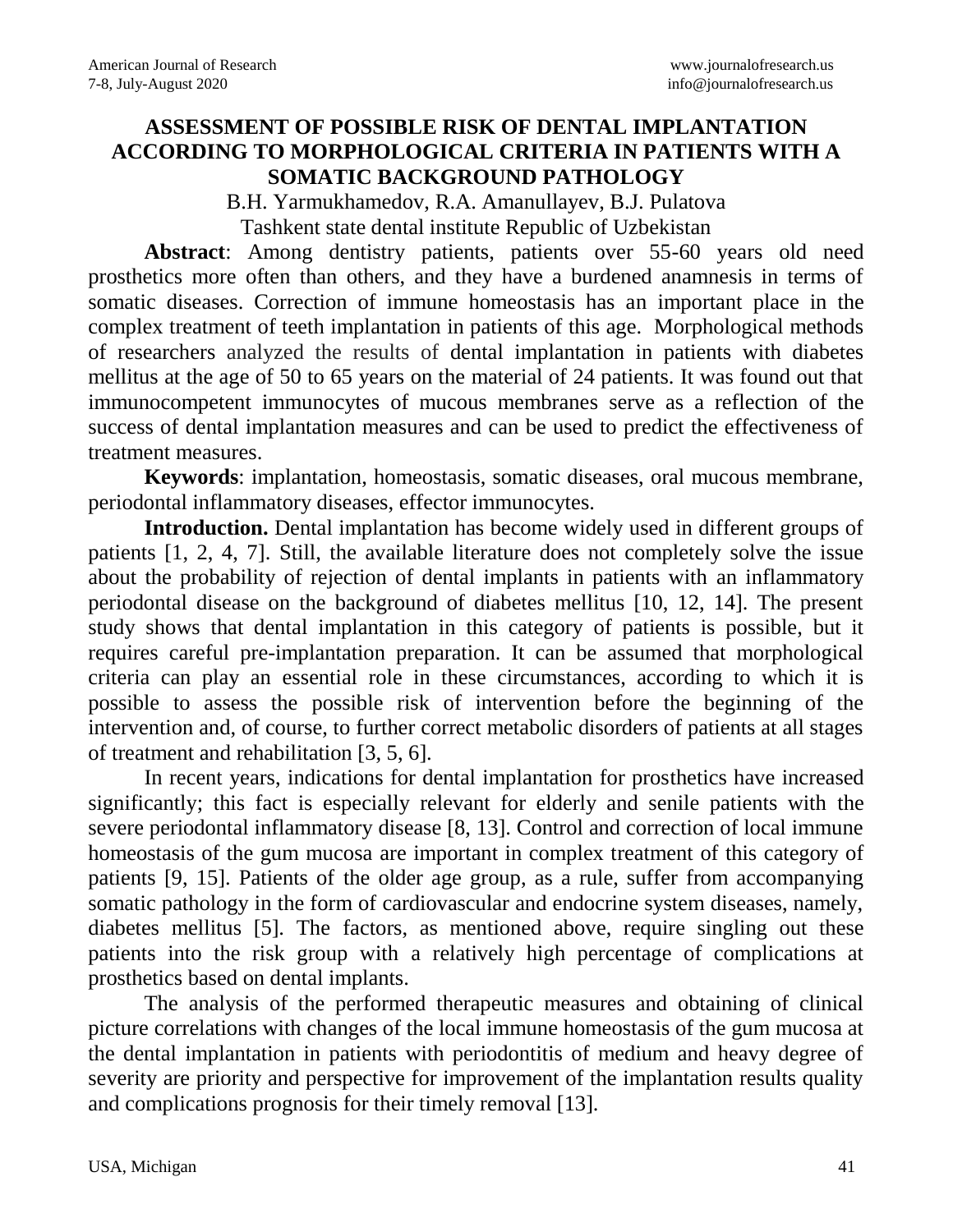**The aim of the research** was to reveal morphological criteria of risk assessment of postoperative complications of dental implantation in patients of risk group.

**Research materials and methods:** All patients (n=30) were divided into 3 groups by the degree of inflammatory periodontal disease severity, which was assessed clinically and radiologically according to the American Academy of Paradontology  $(AAP)$  classification [1]. The control group  $(n=8)$  was composed of patients of the same age group without periodontal disease, whose mucous membrane was taken from them during interventions not connected with dental implantation.

The remaining 22 patients (13 women, 9 men), aged 40 to 65 years, whose dental implantation was performed with or without bone surgery, having an inflammatory periodontal disease of different severity, were divided into 2 groups according to AAP classification.

For patients of the 1st group (15 patients), there were changes of type III, for patients of the 2nd group (7 patients), there were changes of type IV according to AAP classification.

Surgical treatment was assessed on clinical signs: the presence of pain symptoms, terms and conditions of early epithelization, early postoperative complications and degree of osseointegration of dental implants. The degree of osseointegration was controlled by X-ray examination methods (dental X-ray, panoramic tomography) at each stage of treatment.

The material for histological examination was the mucous membrane of gingival pockets and interdental papillae taken during teeth extraction. Histological and immunohistochemical methods were methods of investigation.

**Research results:** We found out that for the patients of the 1st group (15) patients), the changes in type III of AAP classification are typical for the patients of the 2nd group (7 patients) - type IV, respectively. It is necessary to add that in 5 patients of the 2nd group at the moment of treatment, we noted the presence of type II diabetes mellitus in the anamnesis.

Early postoperative complications (edema and hyperemia of soft tissues) were observed in 25% of patients (7 patients), and 75% of complications (6 patients) were patients with accompanying diabetes mellitus. Treatment of complications was carried out according to standard schemes of local treatment with postoperative antibiotic therapy. The timing of gum shapers installation ranged from 7 to 14 weeks ( $p < 0.05$ ). Peritoneal resorption ranged from 0 to 1.5 mm.

Due to the increased permeability of the wall structures of the microcirculatory channel of the oral mucous membrane and the emergence of oedema, as well as increased migration of macrophages into the gum tissue, the number of fat cells in gum mucous membranes in patients with diabetes has increased. The number of antigenpresenting cells was also increased, which, in our opinion, is a consequence of increased microbial contamination in the gum tissue. The detected CD68 effector immunocytes are located in the epithelial plate, reaching the spurs of the outer surface of the epithelial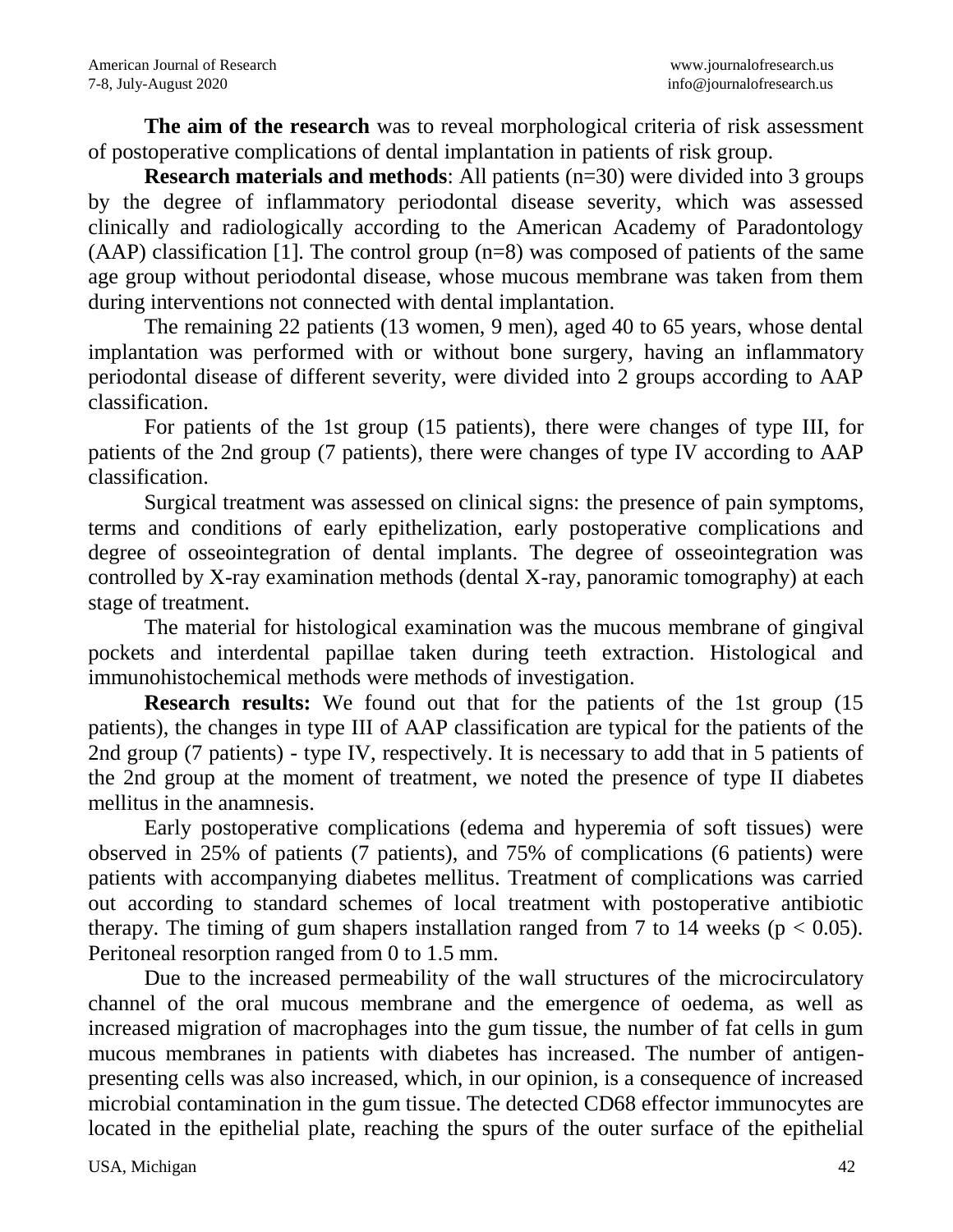layer. Direct correlation dependence between the severity of bone tissue affection and morphological changes in gum mucosa is revealed, it is quite natural, as there is a morphological and functional interrelation between tissues. Infiltration of the ligament by leukocytes, increased permeability and destruction of collagen fibers is explained by a large number of fat cells in the periodontal because the fat cells, being regulators of local homeostasis, release cytokines to increase the migration of macrophages to the resorption zone.

Analysis of the results showed that periodontal mast cells, due to the presence of biogenic amines in them, represent a powerful link that determines the development and regulation of homeostatic and compensatory mechanisms in case of periodontal infection. We have established that the degranulation coefficient and the functional tension coefficient of tissue basophils in the vascular and intervascular regions of the periodontal periodontal periodontal are the criteria of the stability of the fat cell system to the action of inflammatory factors.

In the course of the research, it was established that quantitative and qualitative results differ in patients of the investigated and control groups. They correlate with the duration and severity of the pathological process in the oral cavity and depend on the presence of somatic pathology. According to the morphological study of the mucous membrane, it is possible to assume the highest probability of postoperative complications in the 2nd group. Thus, on the basis of morphological picture of groups 1 and 2, the conclusion about obligatory preparatory immunomodulatory treatment in the 2nd group follows.

In the post-implantation period, all groups of patients need intensive immunomodulatory treatment, reducing inflammatory reactions and inhibiting destructive processes.

## **Conclusions:**

1. In groups of patients against the background of diabetes mellitus, the high content of fat cells is the cause of swelling and macrophageal infiltration in the own plate of mucous membrane.

2. Regardless of the presence or absence of diabetes in a dental patient, increased microbial contamination in epitheliocytes after dental implantation requires the normalization of immune homeostasis in the oral mucous membrane.

3. Effective immunocompetent immunocytes in mucous membrane structures are a reflection of the effectiveness of dental implantation measures and can be used to predict the success of treatment measures.

## **Reference:**

1. Becker W., Doerr J., Becker B.E. A novel method for creating an optimal emergence profile adjacent to dental implants // J Esthet Restor Dent. – 2012 Dec; 24(6): 395-400.

2. Dunham J. Dental and craniomaxillofacial implant surgery // J Oral Maxillofac Surg. – 2012 Nov; 70(11 Suppl 3):e72–e106.